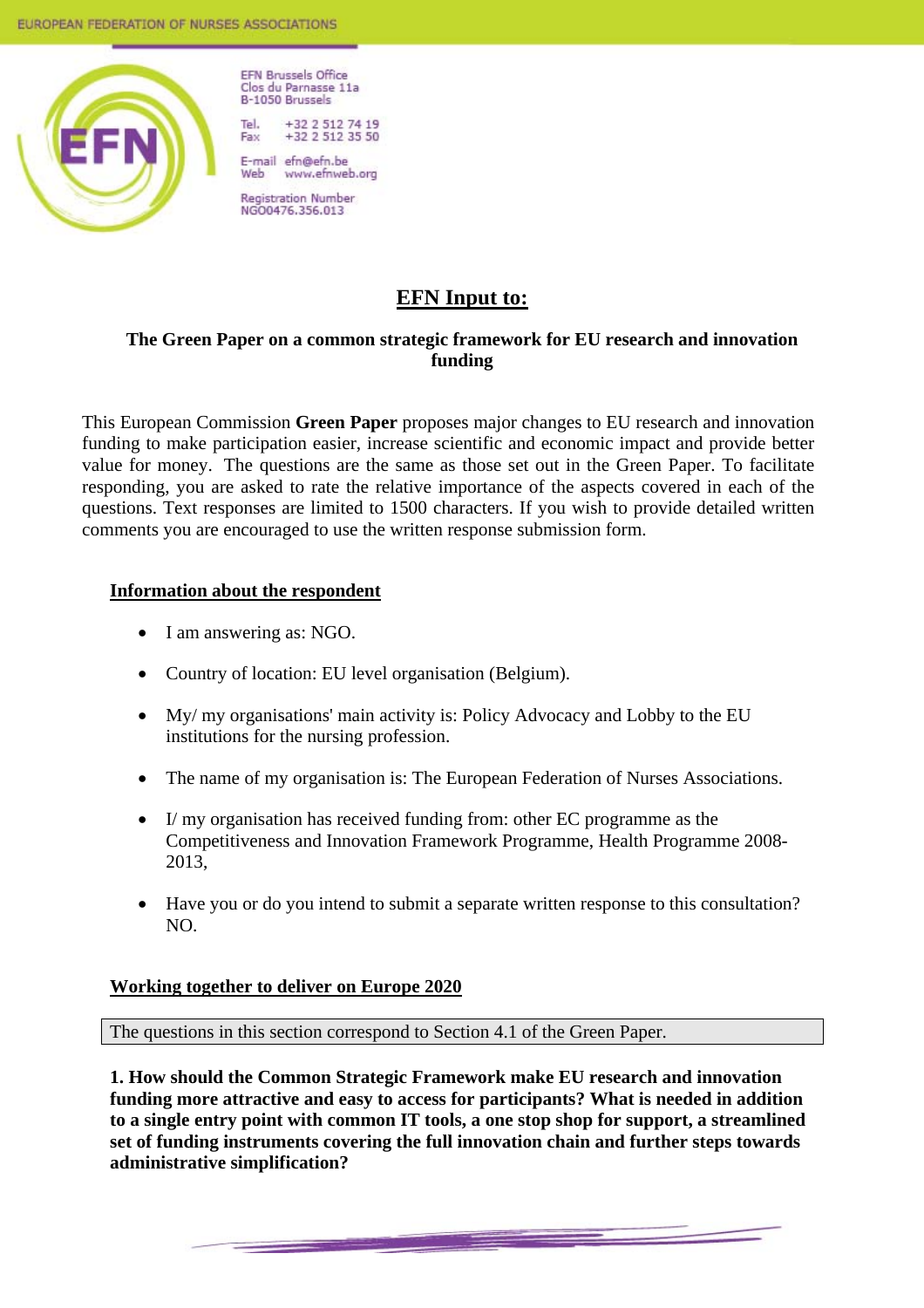The EFN welcomes the proposed Common Strategic Framework for EU research and appreciates the intention to simplify the administrative process during application and reporting process for a project. Therefore, the EFN considers the proposed one-stop-shop website as a useful tool where all the instruments could be classified to several criteria allowing potential participants to have a clear view of the available funding.

The EFN believes that a continuously open calls with several deadlines during the year will let other kind of participants to jump into EU funding once they have something to offer, without the need of waiting until next official announcement and avoiding the rush presentation of projects.

One of the changes EFN really welcomes is the decrease of bureaucracy in the process. Currently it is necessary people well trained in the process to submit successful applications. Also, the foreseen technical assistance could open the participation of SME (small and medium enterprises) that currently cannot cope with the burden of process they have to submit and also because language barriers are often the reason for not participating in the process. In some cases, universities have also to contract people to prepare the applications for EU funding. The process is even more complicated that other projects funding by national ministries. There is an urgent need to streamline and eliminate the transaction costs of engagement.

The current lack of coordination and harmonisation is unfortunately leading to a waste of efforts, money, resources and credibility. More cooperation and links between the funding are welcome as will avoid the duplicatioon and fragmentation.

How important are the aspects covered in this question? **Very important** 

#### **2 How should EU funding best cover the full innovation cycle from research to market uptake?**

The EFN believes that there is a gap between the results and conclusions we achieve from research and their ultimately applicability to real life and practice. From EFN point of view, we see that some projects ongoing and the real needs of users and market are mismatched. There is a gap that makes difficult the creation of links to orient the research more into practical needs. THEREFORE, the EFN considers that a new strategy should be launched to establish channels looking for the possibility of taking up the results of the research for the market when the project is still funded. The results have to be promising but also highly impactful.

In that sense, to communicate the research and make it available for the public to use it and implement it, it is crucial to spread the dissemination funding and to have more resources for the project to be visible enough and to go beyond traditional dissemination strategies. Dissemination should go back to the public! These strategies of communication and dissemination must be designed from the conception of the project and with enough funding allocated to that. The ultimate users of innovation (citizens, enterprises and public sector) should be involved much earlier in the projects to accelerate and broaden the use of results. Nurses will support projects and results which will help nurses to improve the care provided to the citizens. In this process, a prioritized and increased number of research nurses will contribute to develop useful results for the nursing community. It is necessary to encourage the better uptake and the use of research results by companies, enterprises, citizens, public authorities, civil society and policy makers. Up till now, engagement in steering committees is seen as an annex and takes place at a voluntary basis.

In order to build a bridge between the research and the market, more funding should also be allocated for the implementation of results and for the access to other research tools that orient the nursing practice towards evidence based healthcare (such as the Joanna Briggs Institute).

<u> Andrew Marie Barnett (d. 1989)</u>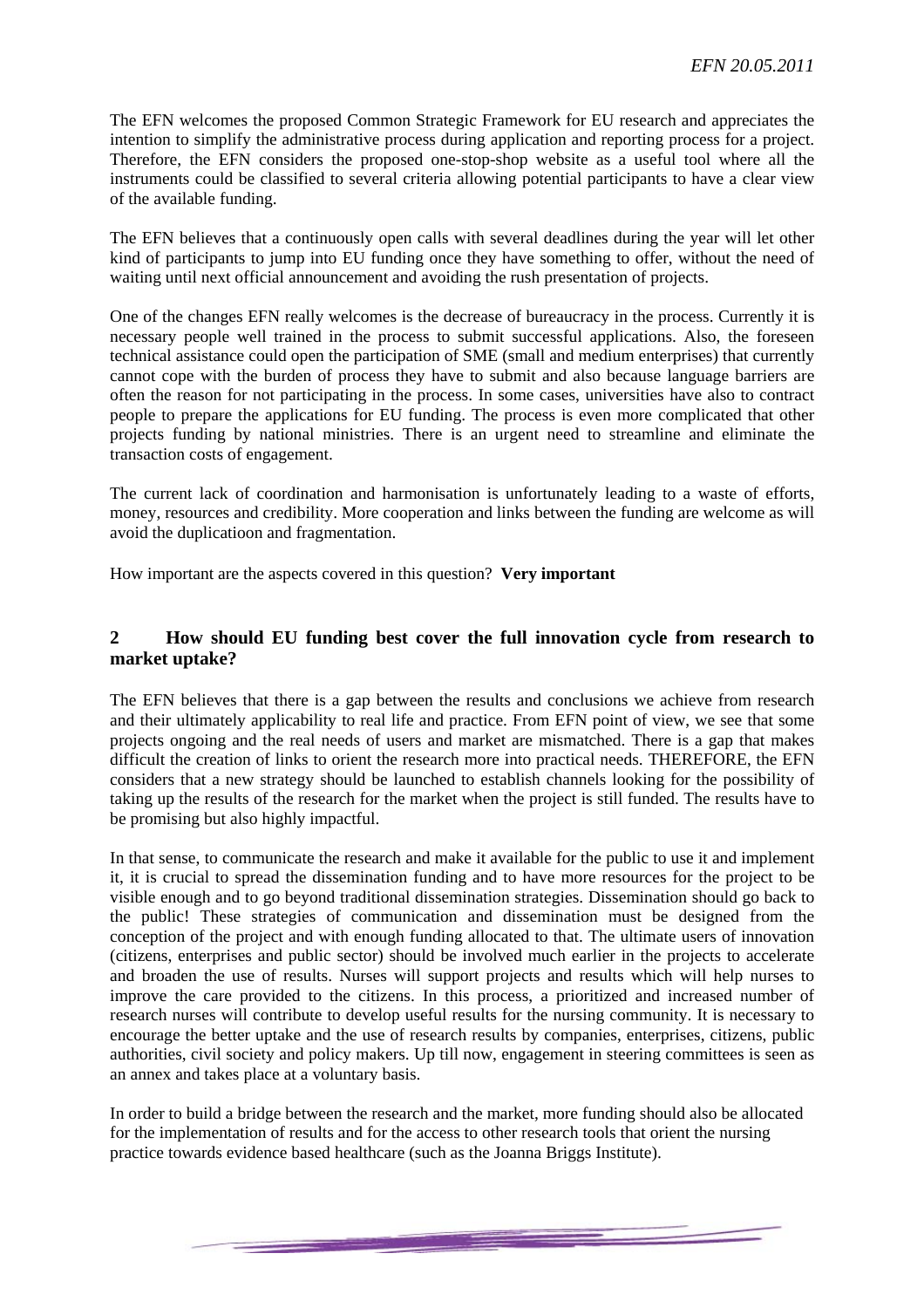How important are the aspects covered in this question? **Very important**.

# **3 What are the characteristics of EU funding that maximise the benefit of acting at the EU level? Should there be a strong emphasis on leveraging other sources of funding?**

The EFN believes that the EU funding has the potential to develop these areas needed of a coordinated and harmonised development that never could be achieved by national/regional funding. It is also a tool to strengthening the cooperation and synergies among necessary different countries and different stakeholders as many countries have important problems between stakeholders' cooperation with negative impact on social policy and patient safety when the objectives should be oriented to get common useful results for EU citizens.

Furthermore, EFN would like to see even more encouragement and orientation of the EU funding towards the promotion of development of all EU countries and positively contributing to the EU enlargement. Traditional research countries find easy the participation and access to EU funding while other Eastern EU countries encounter several difficulties in apply, and even joining the consortium. The funding should also be oriented to decrease the current inequalities among Member States in terms of health and accessibility to healthcare and social innovation.

For EFN, social innovation and wellbeing needs to become a key cornerstone of the upcoming research program with scaling up the 'local' new knowledge developed and the experiences collected (ethnographic approach) that should be transferable to other EU Member States and continents. Existing networks should be empowered to reach these ambitious research objectives.

How important are the aspects covered in this question? **Very important**.

# **4 How should EU research and innovation funding be used to pool Member States' research and innovation resources? Should Joint Programming Initiatives between groups of Member States be supported?**

The EFN believes that EU research and Innovation funding should be used to boost and upgrade the resources that exist already at the national/regional level. Creating institutional synergies and dissemination networks with the public, and also promoting the exchange of the researched and links with educational programmes to promote a culture and a loop of exchange of practice will pool the resources at EU level forming a EU research capacity highly competitive. Therefore, when selecting a project, the evaluators should have a broader view on society and the potential creation of partnerships and their sustainability.

The EFN considers that potential Joint Programmes Initiatives, defined by an optimal strategy, skilling up the research effort and promoting an analytical power should be considered. These Joint Programmes Initiatives could be oriented to build research capacity in addition to boost cooperation.

How important are the aspects covered in this question? **Important**.

# **5 What should be the balance between smaller, targeted projects and larger, strategic ones?**

The EFN believes that a fixed balance between types of project will be counterproductive for a broad participation. The balance between the types of projects needs to be determined by the objectives and results we aim to get. The flexibility of types of projects would let civil society, organisations and SME be more participated in the common framework programme.

<u>en de la companya del companya del companya del companya del companya del companya del companya del companya del companya del companya del companya del companya del companya del companya del companya del companya del comp</u>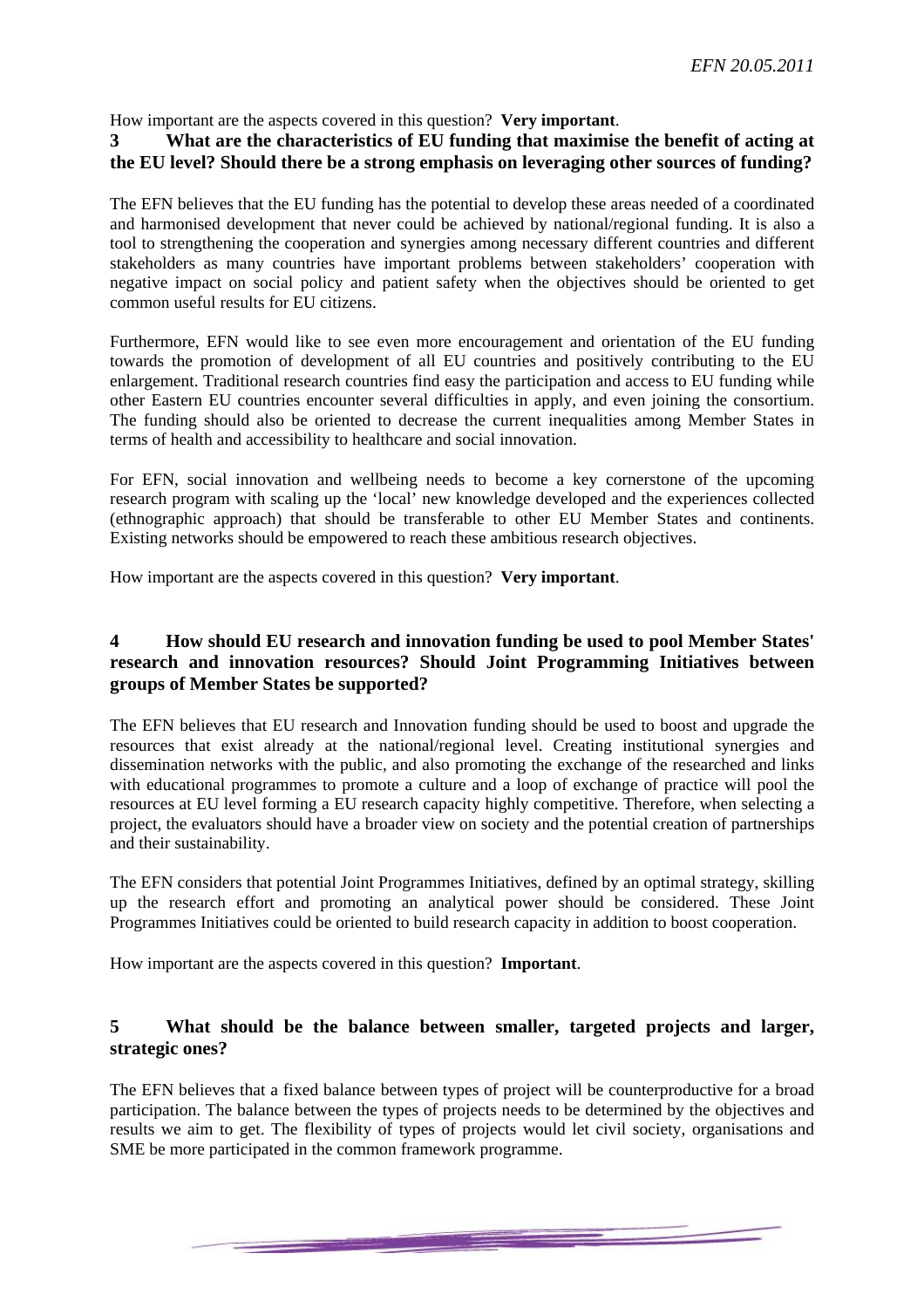Regarding the nursing profession, nursing specific and concrete topics within small and targeted projects are needed to improve participation. At national level it is seen that the participation in the projects normally requires more human resources than what is available.

How important are the aspects covered in this question? **Important**.

## **6 How could the Commission ensure the balance between a unique set of rules allowing for radical simplification and the necessity to keep a certain degree of flexibility and diversity to achieve objectives of different instruments, and respond to the needs of different beneficiaries, in particular SMEs?**

EFN considers that a unified set of rules setting general eligibility criteria could be a step into the right direction, taking into account that each instrument could have further specific criteria to a better achievement of objectives as different project will converge and different methodologies will be needed.

Apart from this specificity, EFN welcomes the creation of a common minimum set of indicators as well as a common approach to cost-benefit analysis methodology, in particular used for project selection.

EFN shares the vision that each instrument may focus on selected, well defined priorities which are in line with an overall strategy. EFN acknowledges that such an approach has the advantage of orienting resources towards common targets, even if at different levels and with different instruments.

How important are the aspects covered in this question? **Important**.

#### **7. What should be the measures of success for EU research and innovation funding? Which performance indicators could be used?**

First of all, we need to define success! Which are the main criteria for measuring success?

Do we use scientific, political, economic or social criteria to measure success of research design and outcomes?

For EFN, one important measure of success is to assess the applicability and transferability of the research outcomes made for the EU citizens, patients and those who are providing the services, in particular nurses working at the bedside.

Therefore, the projects should be guided by the criteria of public interest, improvement of quality of life, promotion of social inclusion and promotion of good health and well-being. Proof of success is funding projects and networks that contribute to the benefit of EU citizens, improving health outcomes and reducing health inequalities.

Nevertheless, there is an excessive fragmentation among the EU research projects and other EU programmes funds that are resulting in different conclusions among the same topics as standardization is referred. A better reuse and coordination among the outcomes of projects already developed should be reinforced to contribute to a harmonisation of efforts.

Regarding the eHealth activities, as the interoperability of infrastructures and applications of services has been described as an essential component for a successful deployment, EFN therefore regrets that although reference is made to different EU projects, different definitions of 'interoperability' are used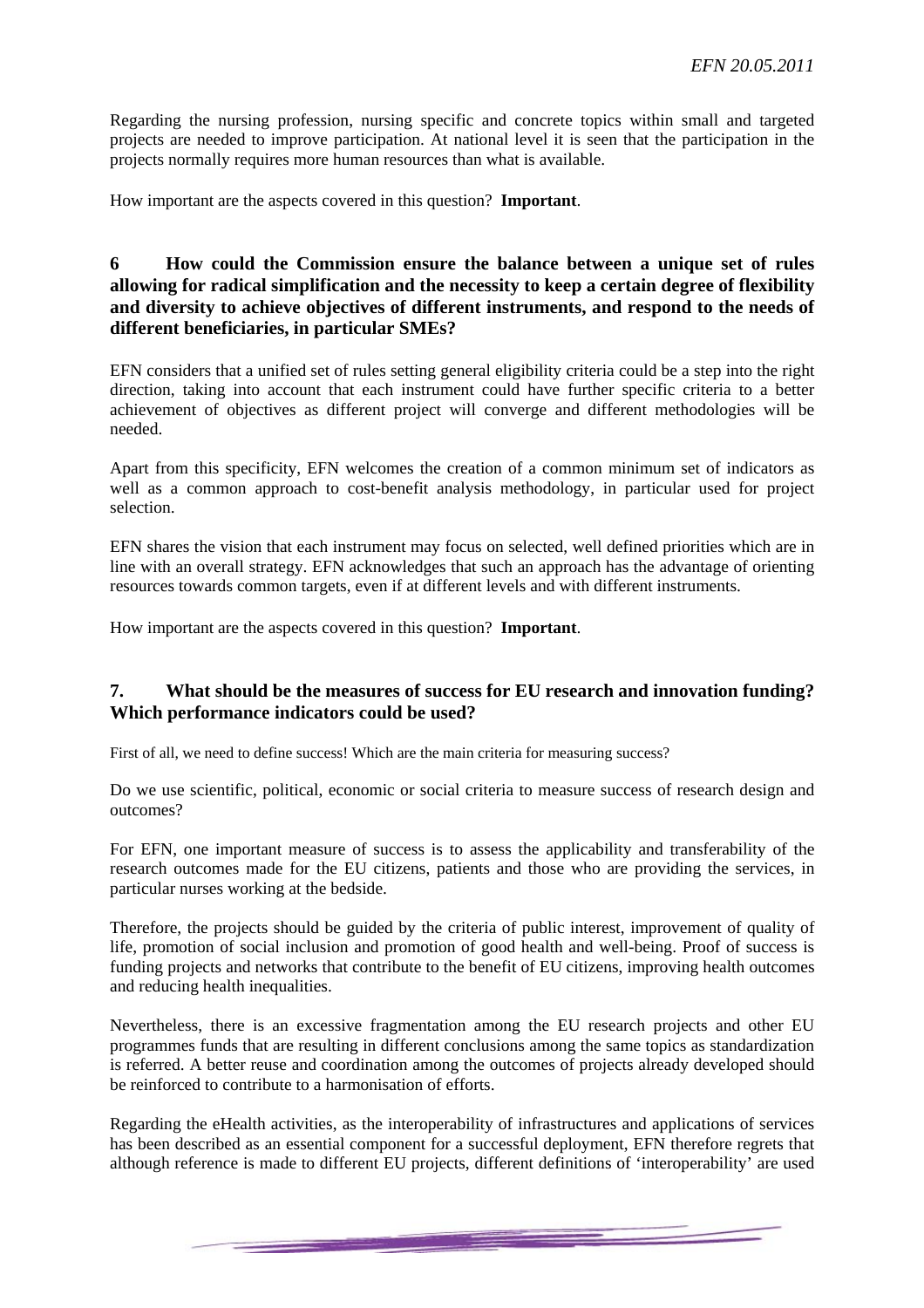and concluded. This lack of coordination and harmonisation is unfortunately leading to a waste of efforts, money, resources and credibility.

How important are the aspects covered in this question? **Important**.

#### **8. How should EU research and innovation funding relate to regional and national funding? How should this funding complement funds from the future Cohesion policy, designed to help the less developed regions of the EU, and the rural development funds?**

EFN believes that the Commission and regional governments should simplify procedures with a view to ensuring that funds are allocated in a transparent and efficient manner and delivered swiftly to final beneficiaries. The EU funding should be more interconnected to deliver results that have correlative relationships contributing to achieve more impact.

The Commission should provide technical assistance to MS and regions by setting up an appropriate training program to promote the bottom up activities, the public participation and the integrated approach among different funding. The EU funding on research should have a link with the actions directed to invest in less developed regions<sup>1</sup>.

How important are the aspects covered in this question? **Very important**.

#### **Tackling Societal Challenges**

The questions in this section correspond to Section 4.2 of the Green Paper.

#### **9. How should a stronger focus on societal challenges affect the balance between curiosity-driven research and agenda-driven activities?**

Agenda driven activities are intimately involved in a subject matter. There needs to be some space for the curiosity driven and exploration to be able to have researchers with the needed freedom to research and to look into other topics to find different solutions, for EFN this means innovation.

However, EFN welcomes the stronger focus that the Commission is giving to orient the future framework for research as we believe that the research should be designed to answer the questions of concern for the end users in a complex society. The demands of the society are growing and gathering evidence is becoming more and more important to orient a sensible policy-making process.

The EFN acknowledges a great focus on innovation and prevention regarding the societal challenges. Public health should remain as a core principle to orient research efforts to lead to a healthier society in the future. Prevention and health promotion are crucial concepts that need to bear in mind of researchers to work towards the evidence and guidelines that will have an impact on the selfmanagement of EU citizens, both to maintain states of health and to optimise health within and across disease groups

How important are the aspects covered in this question? **Very Important**.

**EFN Position Paper on Structural and Social Cohesion Funds.**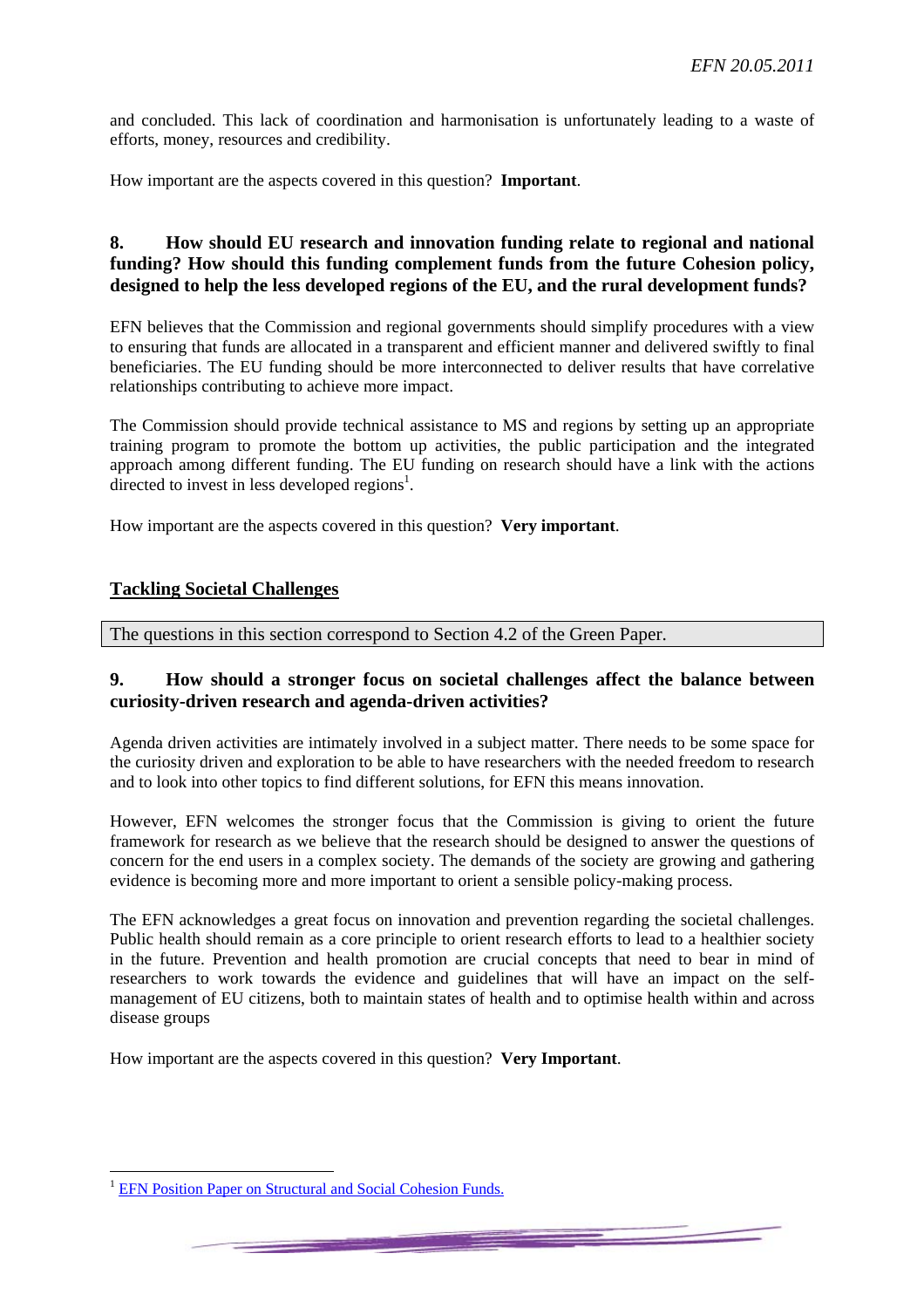## **10. Should there be more room for bottom-up activities?**

The EFN believes that the bottom up activities are the ones which are oriented to answer the needs of the society and also the ones in which the involvement of end users is highly promoted. This type of activities will lead to achieve more practical success.

How important are the aspects covered in this question? **Important**.

#### **11. How should EU research and innovation funding best support policy-making and forward-looking activities?**

The EFN considers that EU research and innovation should not miss the practicability and applicability to the society challenges that the policy making process has to cope with. The links and synergies between the laboratories and universities, and the real life need to be empowered to support with evidence the political decisions. The criteria of public health, improvement of quality of life, promotion of social inclusion and promotion of good health and well-being, are in terms of health and social care, extremely relevant to support the policy-making process aiming at re-engineering the healthcare system and contributing to their future sustainability.

Having stronger links with the market and end users' needs will orient the research and the innovation funding into activities that will have continuity in the future. This process could be easily achieved involving the citizens, enterprises, end users and the public sector much earlier in the projects.

How important are the aspects covered in this question? **Important**.

# **12. How should the role of the Commission's Joint Research Centre be improved in supporting policy-making and forward-looking activities?**

The **Commission's Joint Research Centre** is unknown to most stakeholders and is for sure NOT gender balanced. We assume this centre is quite political and posts are calculated distributions with other EU Centres, like the ECDC, the EMA, to name a few.

How important are the aspects covered in this question? **Don't know** 

#### **13. How could EU research and innovation activities attract greater interest and involvement of citizens and civil society?**

The EFN strongly believes that a better harmonisation and simplification of the EU funding will attract the active participation of the citizens and the civil society. The selection of topics in the proposals of the EU funding plays a decisive role in the participation of the society, therefore, EFN welcomes the new focus on societal challenges as an opportunity for the European Union to invest in concrete proposals that also benefit women and men in the street.

and the company of the company of the company of the company of the company of the company of the company of the

How important are the aspects covered in this question? **Very important**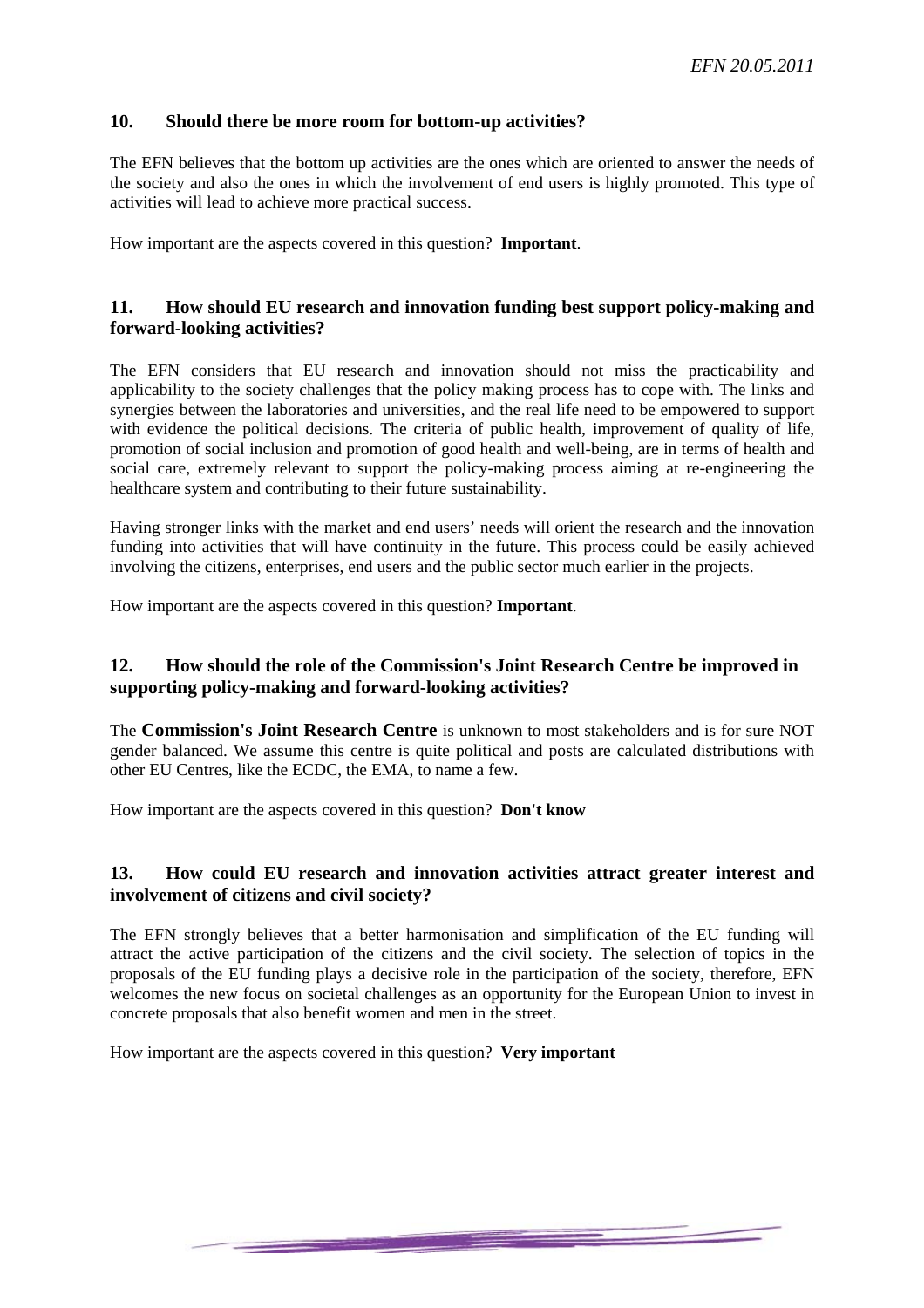#### **Strengthening competitiveness**

The questions in this section correspond to Section 4.3 of the Green Paper.

#### **14. How should EU funding best take account of the broad nature of innovation, including non-technological innovation, eco-innovation and social innovation?**

We need to define FIRST the term "social innovation".

The EFN believes that EU funding should take account of social innovation activities providing more funding to these activities instead of promoting only the technological development. The focus on prevention and promotion activities and long-term projects should also be encouraged to evaluate the impact of healthy behaviours.

A special attention is needed to see and understand the importance of the social determinants of health as the promotion of health is a matter concerning all policy fields that should transversally contribute to enrich the health policies for the improvement of healthcare.

How important are the aspects covered in this question? **Very Important**.

# **15. How should industrial participation in EU research and innovation programmes be strengthened? How should Joint Technology Initiatives (such as those launched in the current Framework Programmes) or different forms of 'public private partnership' be supported? What should be the role of European Technology Platforms?**

The EFN envisages that these "public private partnerships" could also be extended into other fields and not only focused on industrial sector. The concept of public-private partnerships relates to trust and engagement of civil society. It could be also a way to connect the research with the market participating in ambitious objectives, mobilising high public and private investments to implement the results concerning important societal and healthcare challenges and involving long-term initiatives in prevention and promotion.

How important are the aspects covered in this question? **Important** 

# **16. How and what types of Small and Medium-sized Enterprises (SME) should be supported at EU level; how should this complement national and regional level schemes? What kind of measures should be taken to decisively facilitate the participation of SMEs in EU research and innovation programmes?**

The EFN believes that the lack of participation of SME could also be due to the huge efforts often necessary to develop an EU project.

However, the proposed focus on societal challenges could be an open door for the SME participation as the topics selected will be closer to their daily reality.

Besides, partnerships among them to reduce efforts and to make the participation affordable should be encouraged and foreseen.

How important are the aspects covered in this question**? Important**.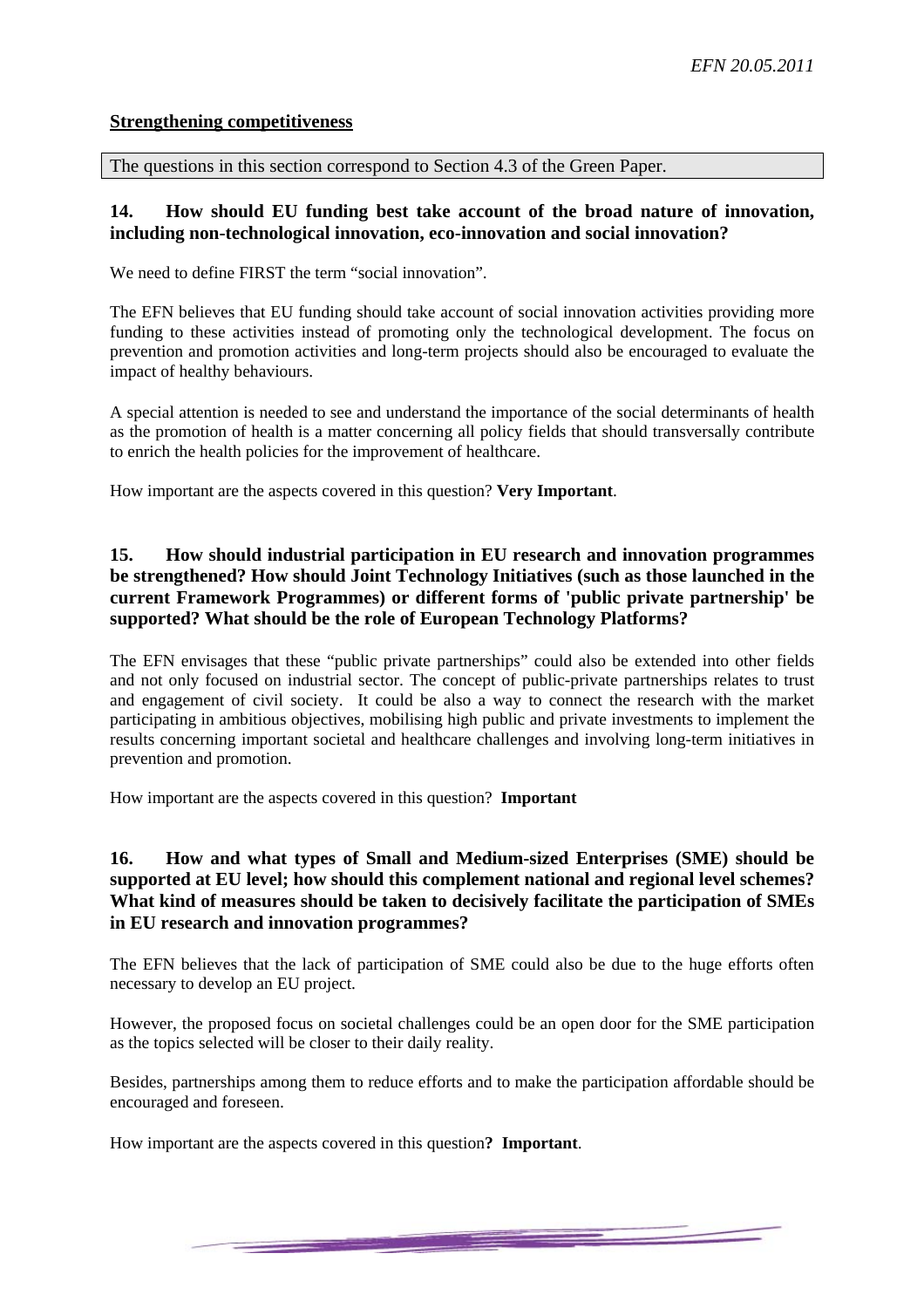# **17 How should open, light and fast implementation schemes (e.g. building on the current FET actions and CIP eco-innovation market replication projects) be designed to allow flexible exploration and commercialisation of novel ideas, in particular by SMEs?**

The EFN is supportive of new entrepreneurs (SME) in the health sector as we foresee them as a clear step towards fast implementations schemes. Apart of promoting EU growth, the participation of the SME into the EU research will make them taking an active role in the implementation phase. Furthermore, they could contribute to create links to orient the research into real practical needs.

How important are the aspects covered in this question? **Very important.** 

## **18. How should EU-level financial instruments (equity and debt based) be used more extensively?**

The EFN considers that the current funding available, as explained in the green paper<sup>2</sup> under the first point, should be extensively enough to have clear impact on the EU citizens. There is a common feeling among EU citizens concerning the uncertainty in where are these huge funding invested.

How important are the aspects covered in this question? **Important**.

# **19. Should new approaches to supporting research and innovation be introduced, in particular through public procurement, including through rules on pre-commercial procurement, and/or inducement prizes?**

The EFN argues that the social (sustainable) dimension to public procurement needs to be strengthened so that it is a tool to promote social, environmental and economic converge upwards. This means removing the 'lowest price' option and ensuring that sustainability criteria are included in the different stages of the procurement process. It is necessary to look at the budget allocated to some projects; good quality projects could need more amount of money and should not be under the pressure of fixing into the lowest amount.

The EFN stresses EU procurement rules should underpin quality of research objectives.

How important are the aspects covered in this question? **Important**.

# **20. How should intellectual property rules governing EU funding strike the right balance between competitiveness aspects and the need for access to and dissemination of scientific results?**

The EFN believes that respecting the ownership of the results and the authorship, the results should be disseminate and at the public disposal as soon as they are available. Public private mix financial agreement needs to be explored to balance innovation.

How important are the aspects covered in this question? **Important**.

1

 $2$  Green Paper: From Challenges to Opportunities: Towards a Common Strategic Framework for EU Research and Innovation funding. COM (2011) 48.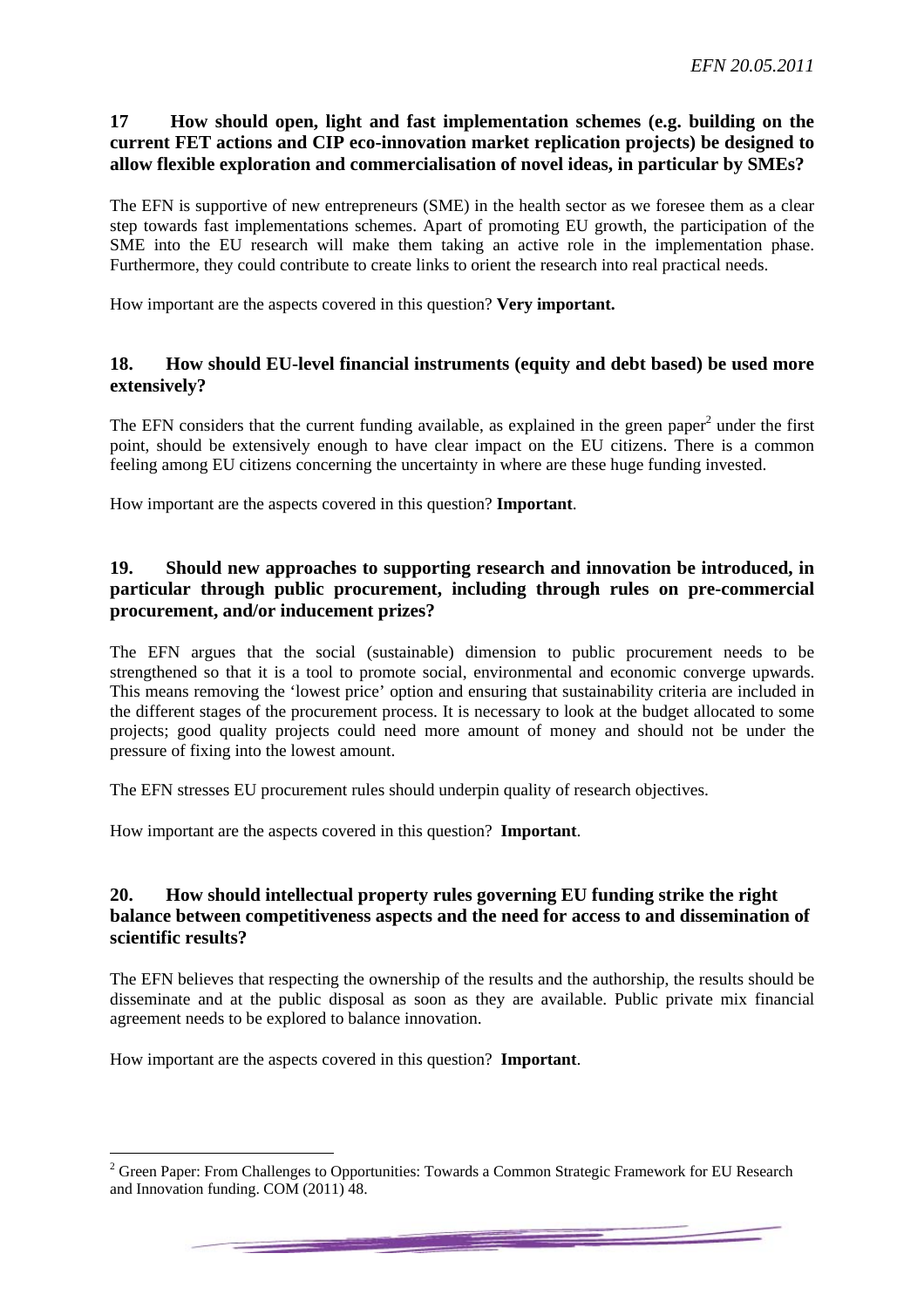# **Strengthening Europe's science base and the European Research Area**

The questions in this section correspond to Section 4.4 of the Green Paper.

#### **21 How should the role of the European Research Council be strengthened in supporting world class excellence?**

The EFN considers that the European Research Council should be also better known by the stakeholders and the society. What we know about them is that up till now their aim was to stimulate scientific excellence encouraging the very best, truly creative scientists that has led in a secret bubble group that are very far from the real needs the EU must to tackle.

From the EFN perspective, the excellence is not only placed in the most intellectual minds and in complicated equations but in practicability and efficiency to translate research findings into practice. It is essential to involve the civil society also in this European Research Council to achieve an optimal governance approach.

However, EFN is concerned about the message that appears in the ERC website saying that the approach of the ERC allows identifying new opportunities and directions in any field of research rather than being led by priorities set by politicians. EFN believes that there should be necessary links and involvement of the politicians to give continuity and implementation to the research results.

Furthermore, in order to achieve the focus on the societal challenges, the health workforce needs to play an essential and active role in the ERC to express their needs and orient the research into practical solutions without losing the flexibility. Therefore, nurses, as the largest occupational group in the healthcare sector are a necessary piece into that puzzle.

How important are the aspects covered in this question? **Very important** 

#### **22 How should EU support assist Member States in building up excellence?**

The EFN believes that EU can support Member States in building capacity in areas of skills scarcity. Besides, promoting mobility and grants for research and researches are other ways of building excellence in MS.

How important are the aspects covered in this question? **Important**.

# **23. How should the role of Marie Curie Actions be strengthened in promoting researcher mobility and developing attractive careers?**

EFN is not answering this question.

# **24. What actions should be taken at EU level to further strengthen the role of women in science and innovation?**

Research and development itself is not gender neutral, as advancements in science and technology affect different groups in different ways. It is therefore essential in order to support equity policies and developments that women rights are represented in research and development. Women participation reflects gendered interests and a unique approach. Therefore, it is important that women are represented also in the research planning committees and to reach a high level of involvement and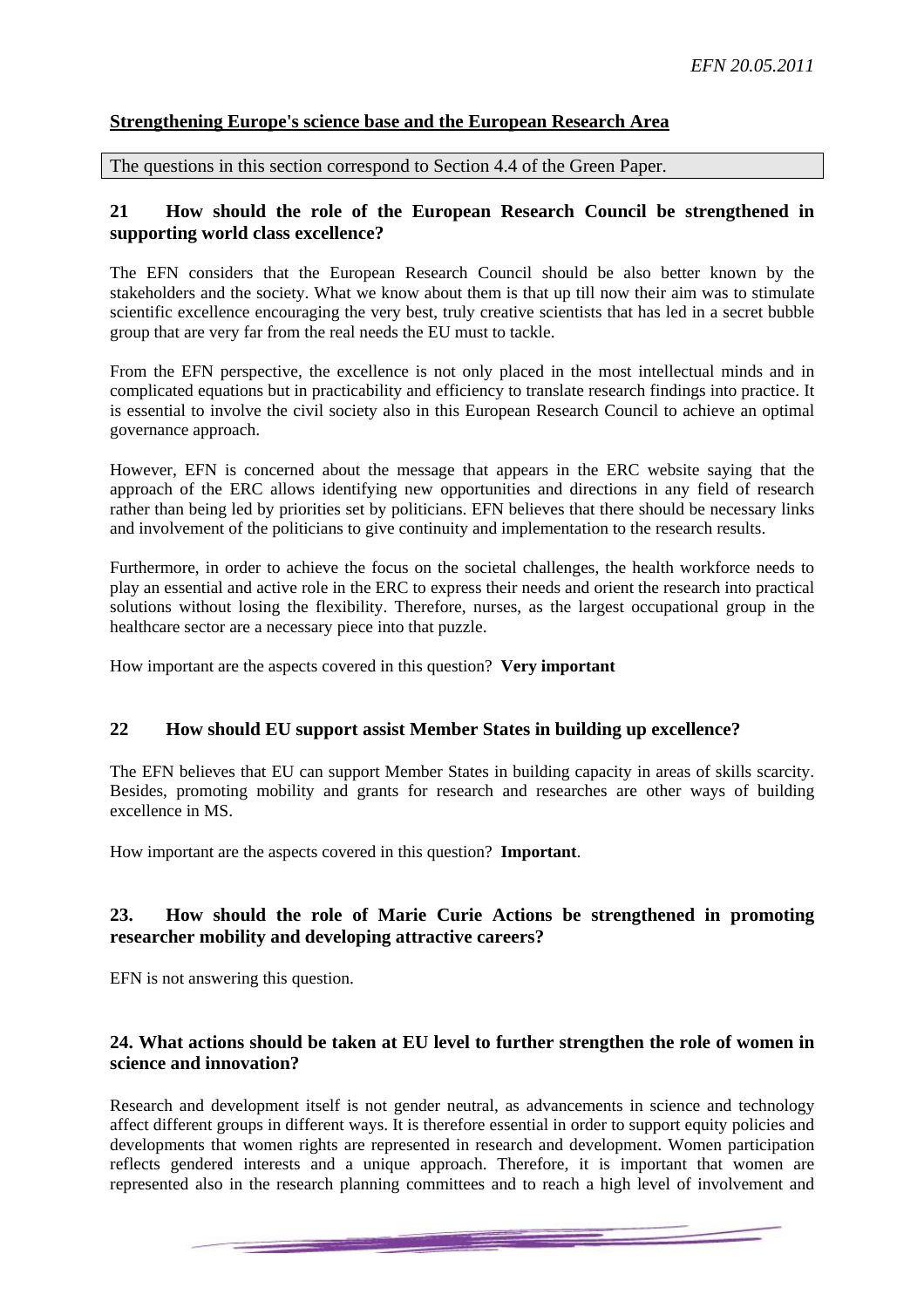enhance their contribution; furthermore, they also have to be present in positions of research institutions, selection of research topics and implementation of projects and programmes.

The EFN believes that the EU policy can have an impact in enhancing the participation of women in research. The EU has a role to play in incentivising and supporting family friendly policies to allow women and men to equally participate in research and development. Many researchers in nursing are women and many topics in nursing are researched by qualitative methods. For this kind of research, the protocol is usually much more difficult and less prioritised than quantitative research. It is needed to invest more EU-funding suitable for the nursing research taking also a gender approach.

How important are the aspects covered in this question? **Very important.**

#### **25. How should research infrastructures (including EU-wide e-Infrastructures) be supported at EU level?**

The EFN believes that research infrastructures should be supported and promoted at EU level. The EU needs to facilitate the creation of networks, innovative partnerships and synergies of collaboration where infrastructures are vital in the process.

Even though research infrastructures are necessary in fields of science and technology, it is also necessary to explore other infrastructures to allow the social innovation orientation. Social and healthcare developments and research need as well investments in infrastructures to build a strong base of knowledge and evidence, including observatories, data collection banks and communication networks.

How important are the aspects covered in this question? **Very important**

#### **26. How should international cooperation with non-EU countries be supported e.g. in terms of priority areas of strategic interest, instruments, reciprocity (including on IPR aspects) or cooperation with Member States?**

The EFN believes that as part of the EU enlargement it is important to promote the cooperation among countries with similar needs. Cooperation and synergies are becoming more and more necessary.

How important are the aspects covered in this question? **Important**

# **27 Which key issues and obstacles concerning the ERA should EU funding instruments seek to overcome, and which should be addressed by other (e.g. legislative) measures?**

The EFN has not participated in the ERA Strategy so there is no comment from EFN side in this respect.

<u> Andrew Maria (1985)</u>

How important are the aspects covered in this question? **Don't know**.